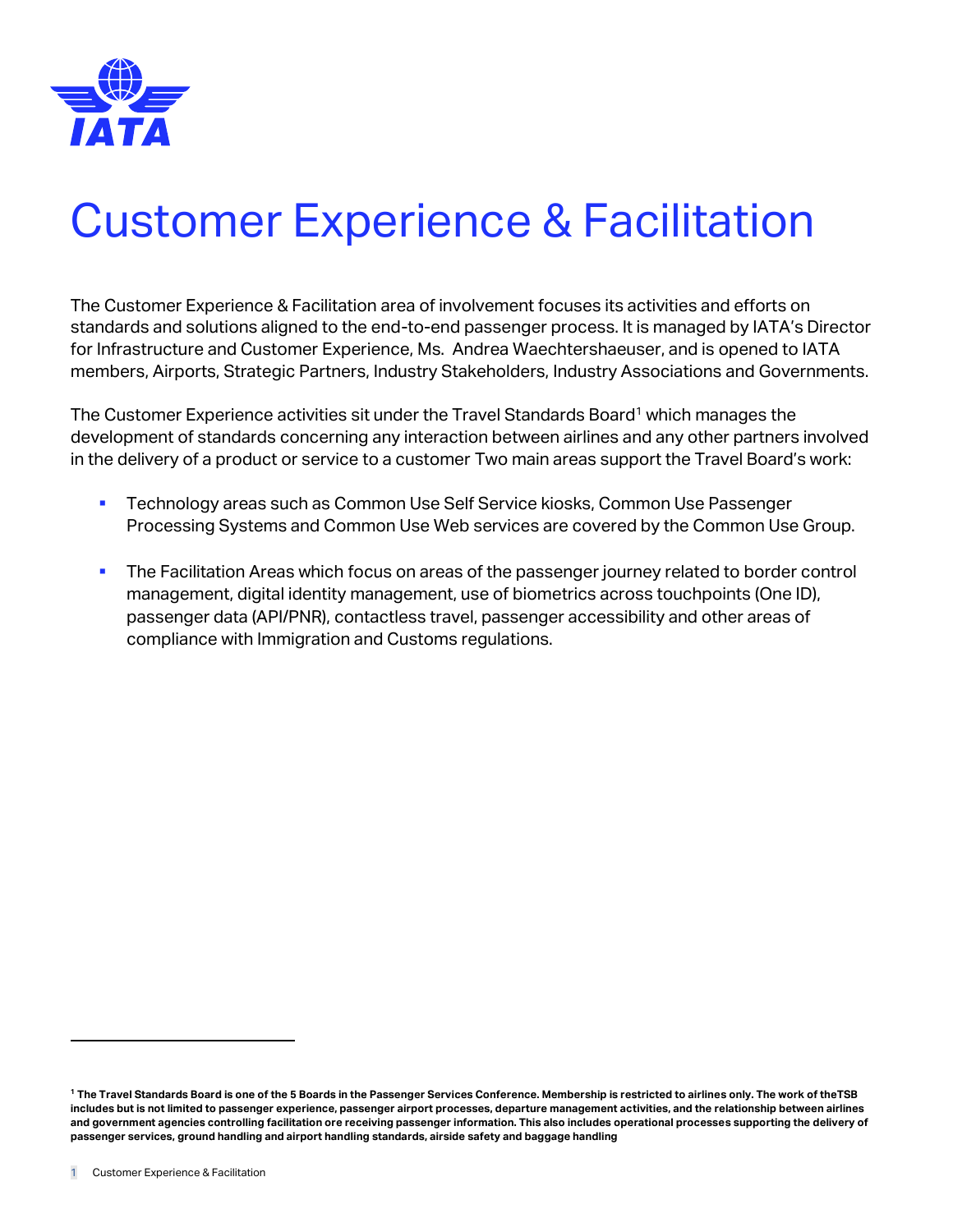

## Areas of Activity & Customer Experience Structure



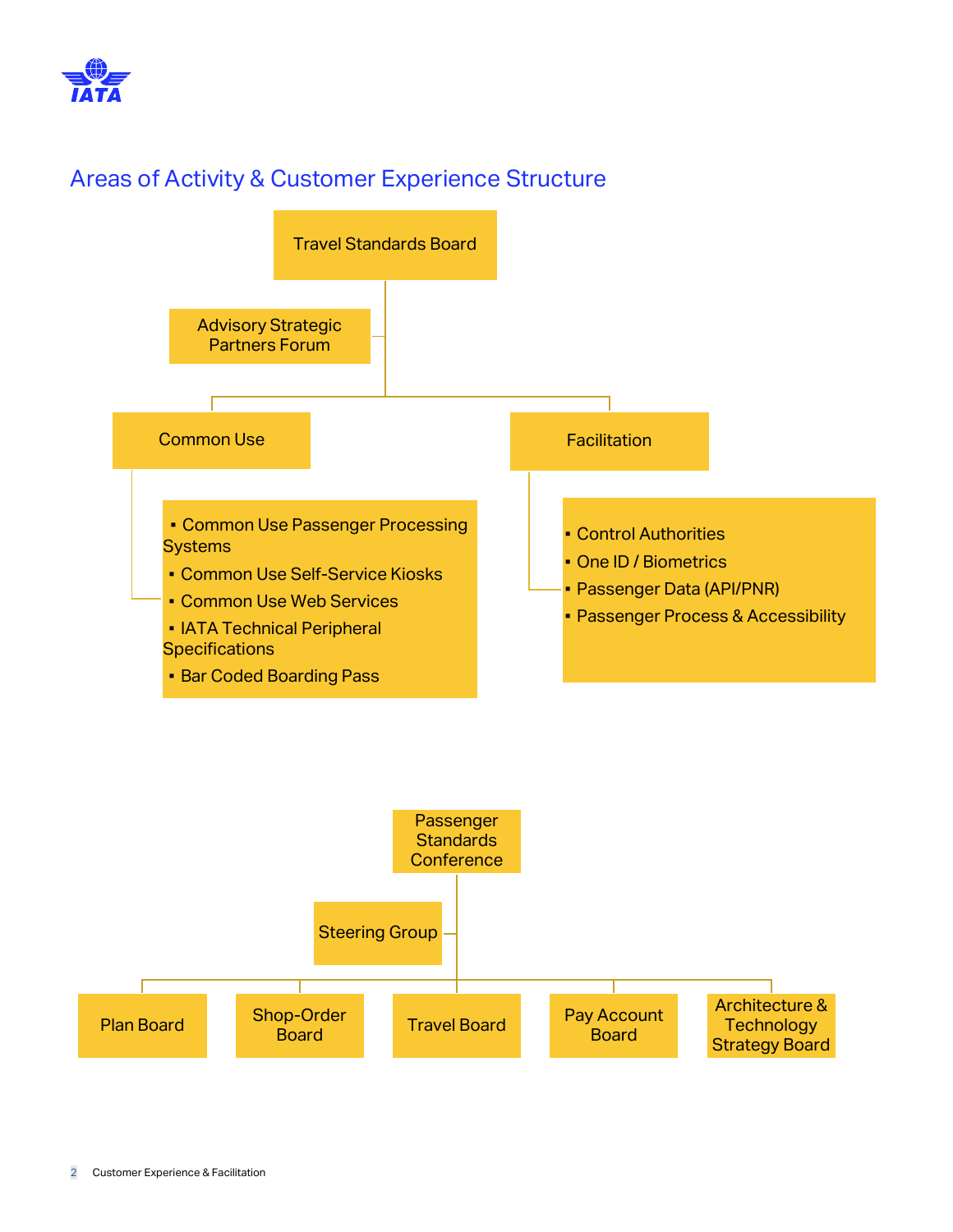

## Customer Experience Work Activities

### Designed for participants from:

Automatic border control system providers Digital identity management Biometrics solution providers Airline software solutions providers (PPS, DCS, GDS…) Common Use solutions providers (CUSS, CUPPS…) Self-service providers Airlines / Airports / Governments

## Exclusive Access to Meetings & Work Groups

#### COMMON USE GROUP (CUG)

#### **CONTACT**

**Ms. Louise Cole Head, Customer Experience and Facilitation [colel@iata.org](mailto:colel@iata.org)**

The CUG has been created to develop industry standards in three specific areas pertaining to common use: self-service standards specifically relating to common use kiosks, overall common use passenger processing systems standards in the area of platform architecture and standardized data exchange through the use of web services technology. The group will liaise with other industry groups as appropriate, including Airport Council International (ACI).

The objectives of the group are to:

- $\checkmark$  develop process and technical standards
- $\checkmark$  develop implementation quides that reflect best practices
- $\checkmark$  drive technical and process innovation in the area of common use systems
- $\checkmark$  recommend all such standards to the industry via the IATA/A4A Joint Passenger Services Conference

#### COMMON USE SELF-SERVICE Technical Solution Group (CUSS-TSG)

The CUSS-TSG is responsible for RP1706c and also for the maintenance of its Technical Specifications publication. This Technical Solution Group reports into the CUG.

#### COMMON USE PASSENGER PROCESSING SYSTEMS Technical Solution Group (CUPPS-TSG)

The CUPPS-TSG is responsible for RP1797 and also for the maintenance of its Technical Specifications publication. CUPPS describes the range of services, specifications, and standards enacted to enable multiple airlines, service providers to share physical check-in or gate podium positions (either simultaneously or consecutively).

#### COMMON USE WEB SERVICES Technical Solution Group (CUWS-TSG)

The purpose of this Technical Solution Group is to standardize data exchange through the use of web services technology. With the evolution of biometric, the CUWS team is currently working on delivering a new set of Passenger Access Management Services throughout touchpoints, supporting standardize data exchange between each touch point and the host system.

#### IATA TECHNICAL PERIPHERAL SPECIFICATIONS Technical Solution Group (ITPS-TSG)

The ITPS-TSG is responsible for the maintenance of the specification that describes all exchanges of Departure Control Systems (DCS) to device communication and all device responses supporting Boarding Pass Printer (ATB), Baggage Tag Printers (BTP), Boarding Gate Readers and Self-Boarding Gates (BGR and E-Gates), SBD (Self-Baggage Drop) and SD (Scale Device).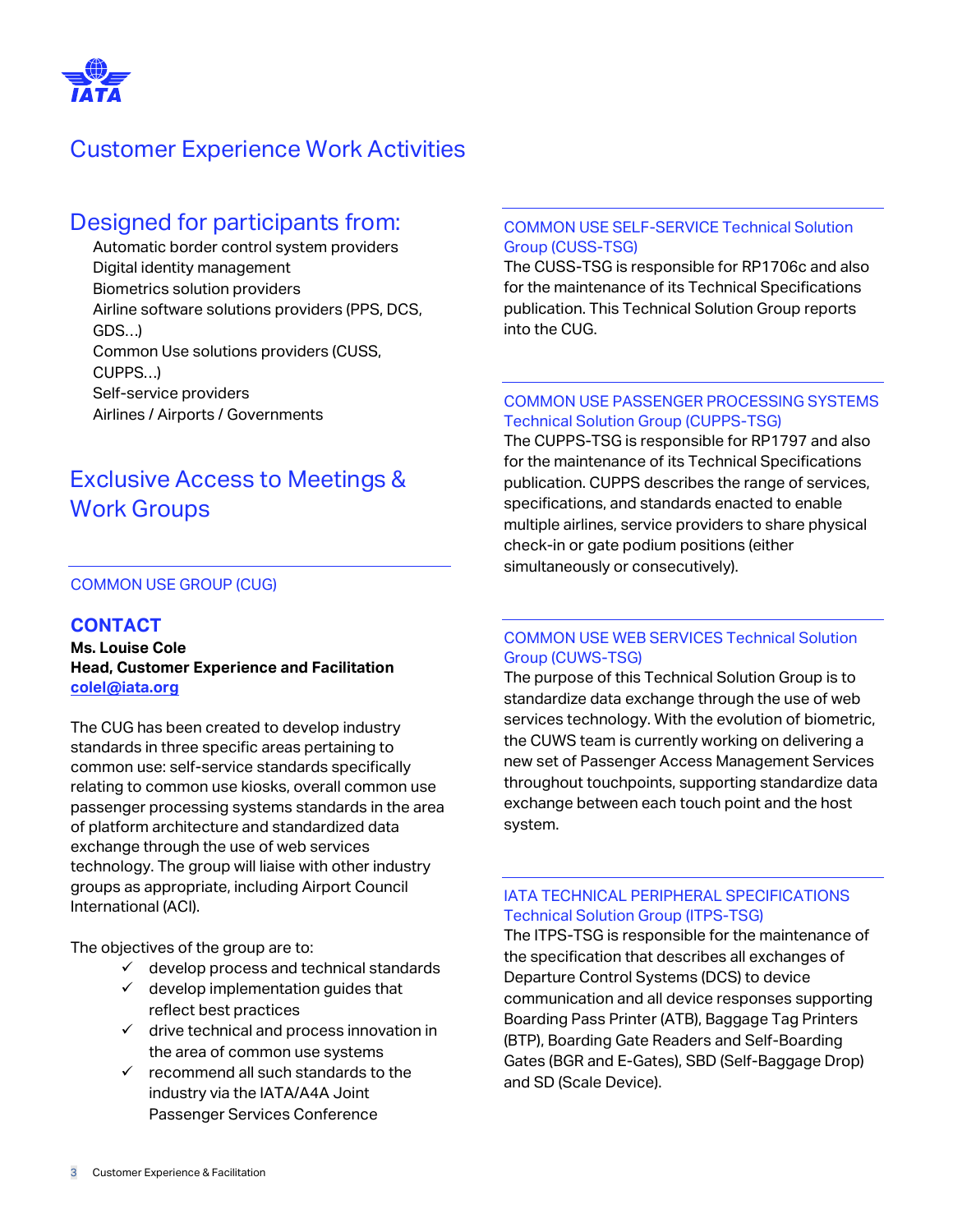

#### FACILITATION GROUP (FG)

#### **CONTACT**

**Ms. Louise Cole Head, Customer Experience and Facilitation [colel@iata.org](mailto:colel@iata.org)**

IATA has realized the value of integrating airline operations with the those of connected stakeholders such as airports and governments with the aim of providing a seamless journey for the passenger. This group will look at how processes can be linked across stakeholder environments for the entire endto-end passenger journey, through development and harmonization of standards, technology and policy. A special focus is given to border control management, digital identity management, use of biometrics across the touchpoints, passenger data (API/PNR) and other areas of compliance with Immigration and Customs regulations.

There are currently several groups that sit under the Facilitation Group: the PAXLST & PNRGOV Subgroups, the Passenger Accessibility Process task force (PAPTF), the One ID task force and the Disruption Management task force.

#### PAXLST & PNRGOV Sub-Groups

#### **CONTACT**

**Mr. Ilker Duzgoren Senior Manager Passenger Data Exchange [duzgoreni@iata.org](mailto:duzgoreni@iata.org)**

The primary role of the PAXLST Working Group is to maintain the IATA version of the PAXLST message and associated standard message formats used to exchange Advance Passenger Information (API) between airlines and governments in accordance with changes adopted by the WCO/IATA/ICAO API-PNR Contact Committee.

The PNRGOV Working Group defines business requirements, manages change requests and

maintains the implementation guides for EDIFACT and XML messages for Passenger Name Record (PNR) data which is transmitted to governments by airlines.

#### PASSENGER ACCESSIBILITY PROCESS Task Force (PAPTF)

#### **CONTACT**

**Ms. Louise Cole Head, Customer Experience and Facilitation [colel@iata.org](mailto:colel@iata.org)**

In order to support the IATA strategy regarding industry accessibility, the Facilitation team has set up a task force to define the optimum process as well as review standards and procedures for those passengers who need special assistance.

#### ONE ID Task Force

#### **CONTACT**

**Ms. Kelly-Anne Frenette Senior Manager Passenger Process [frenettek@iata.org](mailto:frenettek@iata.org)** 

The One ID initiative aims to introduce a streamlined, friction-free and passenger centric process that allows an individual to assert their identity, online or in person, to the required level at every process step while maintaining privacy of personal data, thus removing repetitive processes of travel tokens (boarding passes, passports, etc.) being presented by the passenger to many different stakeholders for different purposes across the end-to-end passenger experience.

Access to the One ID passenger data (biometrics and biographic data is based on applicable privacy and data protection regulations and is controlled (needto-know and authorized-to-know basis).

The One ID initiative will be supported by the creation of a Trusted Digital Identity with the identification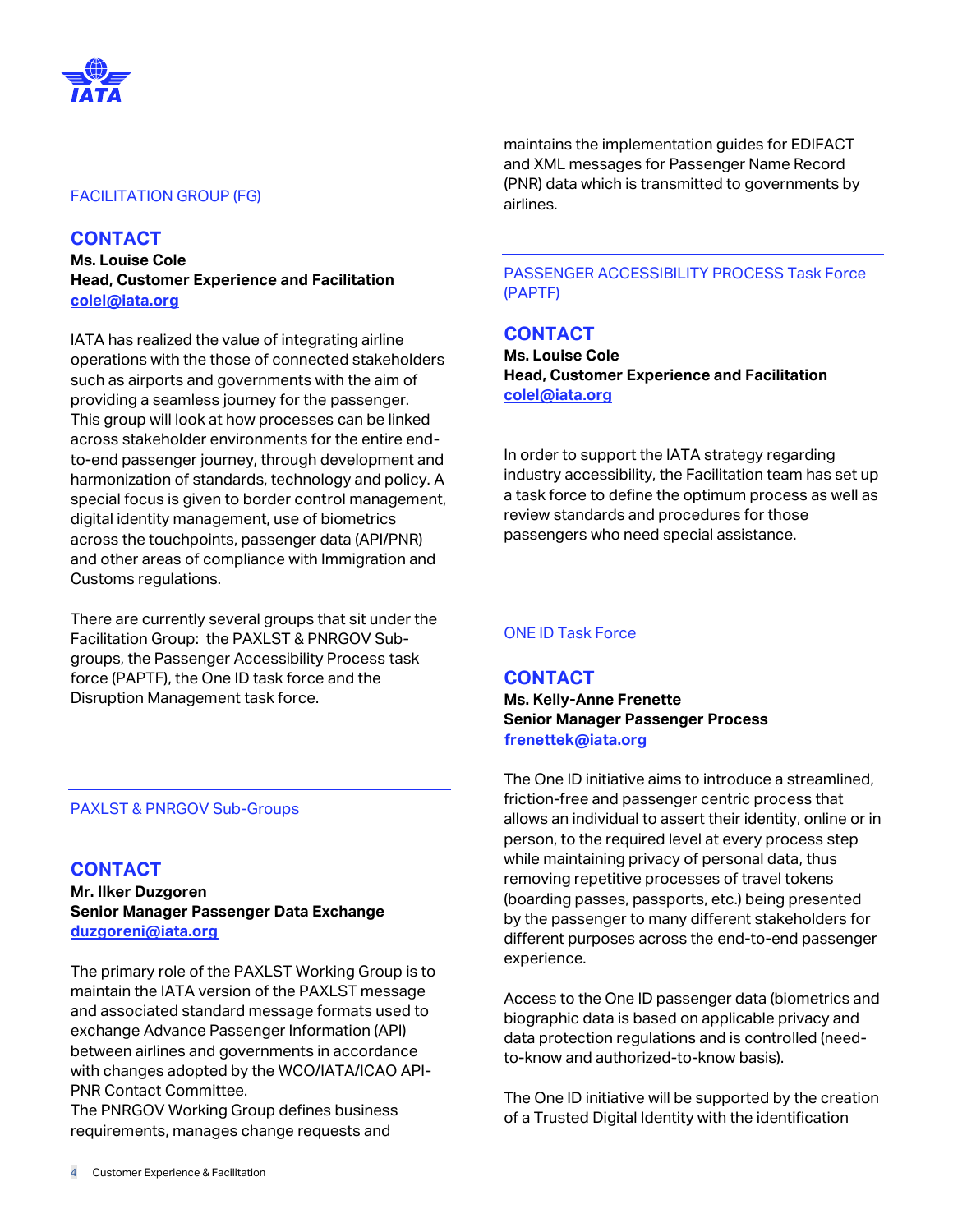

through biometric recognition systems, with mobile technologies, with data security and with other technological advancements.

The One ID task force works toward the standardization and harmonization of frameworks, processes, data model, and data interchange protocol to expedite and maximize the benefits for all.

#### CONTROL AUTHORITIES WORKING GROUP

#### **CONTACT**

**Ms. Karine Boulet-Gaudreault Senior Manager Passenger Facilitation** [bouletk@iata.org](mailto:bouletk@iata.org)

The IATA Control Authorities Working Group (CAWG) was established in 1987 and it falls under the Passenger Facilitation Working Group (PFWG). The CAWG provides strategic direction and leadership for integrated border management and aviation facilitation matters. The positions and material developed by the CAWG is the outcome of collaborative working arrangements between governments and the airline industry to find mutually acceptable solutions for border management.

Some positions and working papers presented by IATA to ICAO that are the result of the work of the CAWG present the benefit of being a balanced perspective between the needs and limitations of both airlines and control authorities.

The CAWG currently work on topics such as API data quality, travel authorizations, API non-standard requirements, iAPI best practice, etc. The meetings of the CAWG are limited to its members only.

MONTHLY FACILITATION EXCHANGE CALL & Networking opportunities

#### **CONTACT**

**Mr. Ilker Duzgoren Senior Manager Passenger Data Exchange [duzgoreni@iata.org](mailto:duzgoreni@iata.org)**

This interactive, monthly call keeps the Facilitation community abreast of recent global developments and updates and provides on related to Facilitation policies, implementation of passenger data exchange programs, capacity building activities. It also provides an overview of IATA's recent regional activities and engagement on these topics. The call is attended by International Organizations, Airlines, Airports and Strategic Partners. IATA, subject matter experts and Regional Managers are present to provide the most accurate input possible. Participants are invited to provide their input and communicate on issues that require attention.

The call follows an informal format in which the audience is invited to provide their point of view, communicate specific issues requiring attention.

## Additional Strategic Partnerships' Benefits

#### **Branding**

- $\checkmark$  Recognition as a valuable supporter of IATA and the air transport industry
- ✓ Inclusion in the IATA Strategic Partnerships online directory
- Exclusive usage of the IATA Strategic
- ✓ Partnerships logo
- $\checkmark$  Promotion through the electronic quarterly newsletter, the Partner Brief, viewed by thousands of aviation industry contacts
- ✓ Monthly posting of Strategic Partners' press releases on the IATA website

#### **Industry Events & Exhibitions**

Strategic Partners may, at discounted rates, exhibit at/or attend IATA's Conferences & Exhibitions. Our events bring together key industry representatives